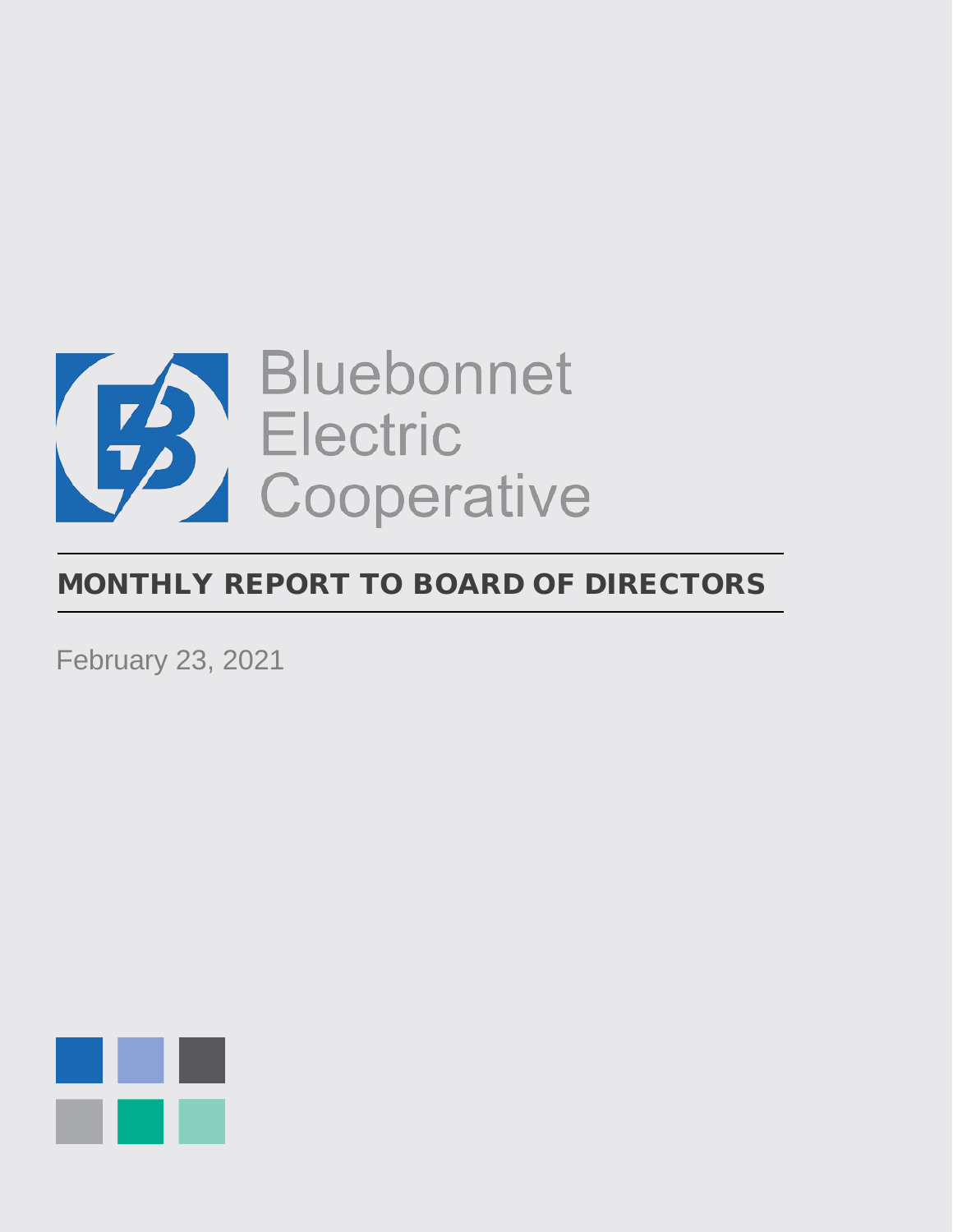

# **Tuesday, February 23, 2021 Meeting to be held via Video Conferencing**

................

*Due to restrictions imposed on public gatherings by federal and state government in response to the Coronavirus situation, this meeting will be closed to the public.*

#### **Invocation**

#### **Items from Chair**

1. Approve Minutes of January 19, 2021 Regular Meeting

## **Items from CEO**

#### **Staff Reports**

- 1. Corporate Services
	- a. Financial report
		- b. PCRF
		- c. Purchase orders
- 2. System Operations
	- a. New extensions
	- b. Residential developments
- 3. Administrative Services
	- a. Sporting Clay Shoot
	- b. Annual Meeting
- 4. Public Affairs
	- a. Legislative update

### **Action Items from Regular Session**

- 1. Approve the payment of the January LCRA, AEP, and BP power bill invoices
- 2. Adopt a resolution of the board authorizing the President & Chairman, General Manager, Chief Executive Officer, Chief Financial Officer, Chief Engineer/System Operations Officer, and Chief Administrative Officer signatory and other authority with financial institutions
- 3. Extend Bluebonnet's Community Grant program until funds are fully awarded
- 4. Approve changing the date of the June 2021 board meeting

### **Executive Session**

- 1. Items from CEO
- 2. Smithville Community Clinic grant
- 3. Transmission discussion
- 4. Large projects
- 5. Legal report